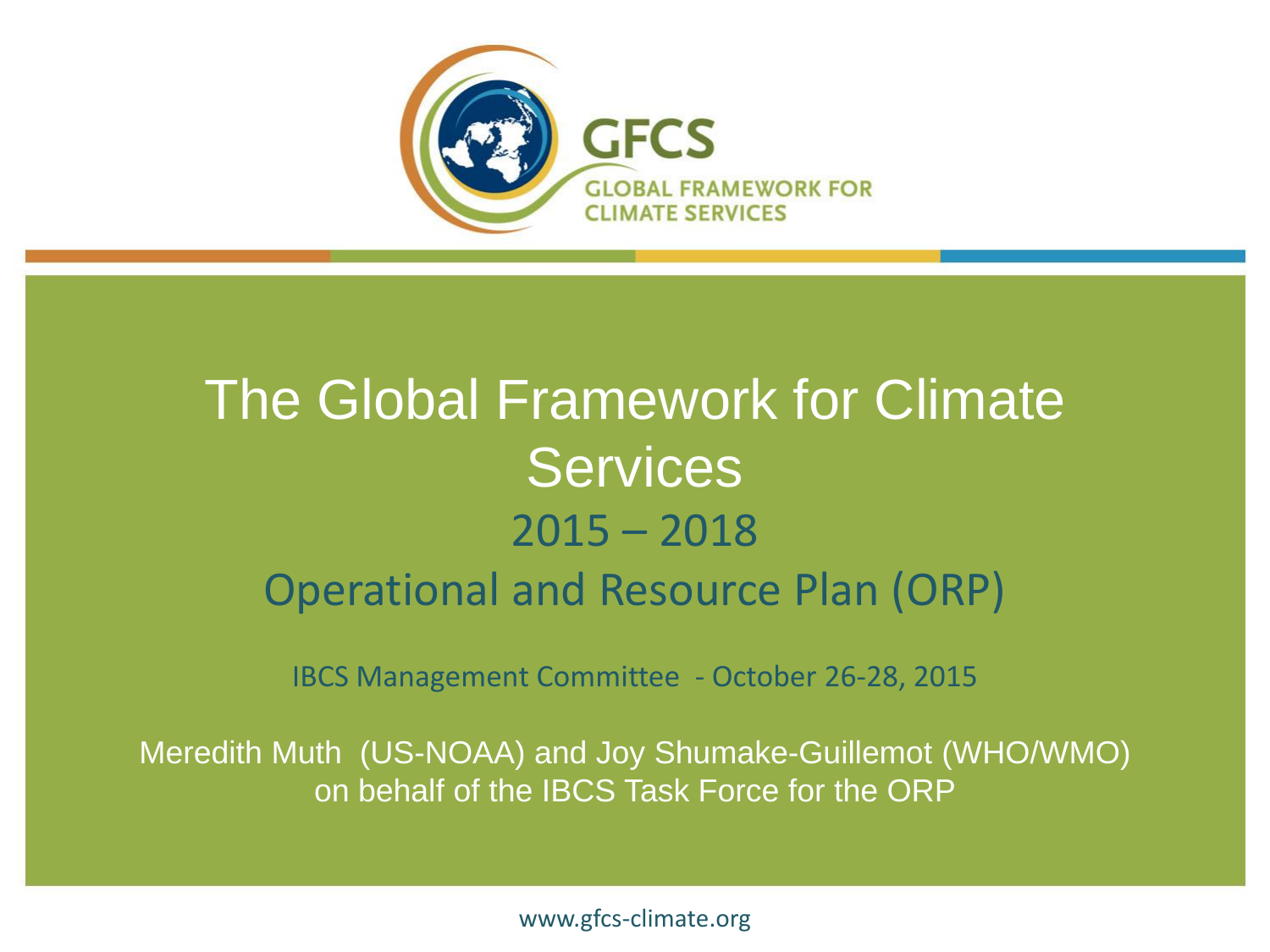# **Phase II of GFCS Implementation**

#### **Phase I (first two years, 2013-2014)**:

- Start-up phase for establishing the Framework's infrastructure a
- Demonstration projects
- Emphasized strengthening of regional support networks and institutional capacities

#### **Phase II (2015-2018)**

- **Development and scale-up phase of pillars and priority area applications**
- Initial two-year demonstration projects will be replicated in other parts of the world
- A mid-term review of the Framework during this period will include consideration of such progress

#### **Phase III (2019-2022)**

- Wide-reaching benefits from improved climate services will be evident
- Improved services throughout the world, across all climate-sensitive sectors and across global, regional and national spatial scales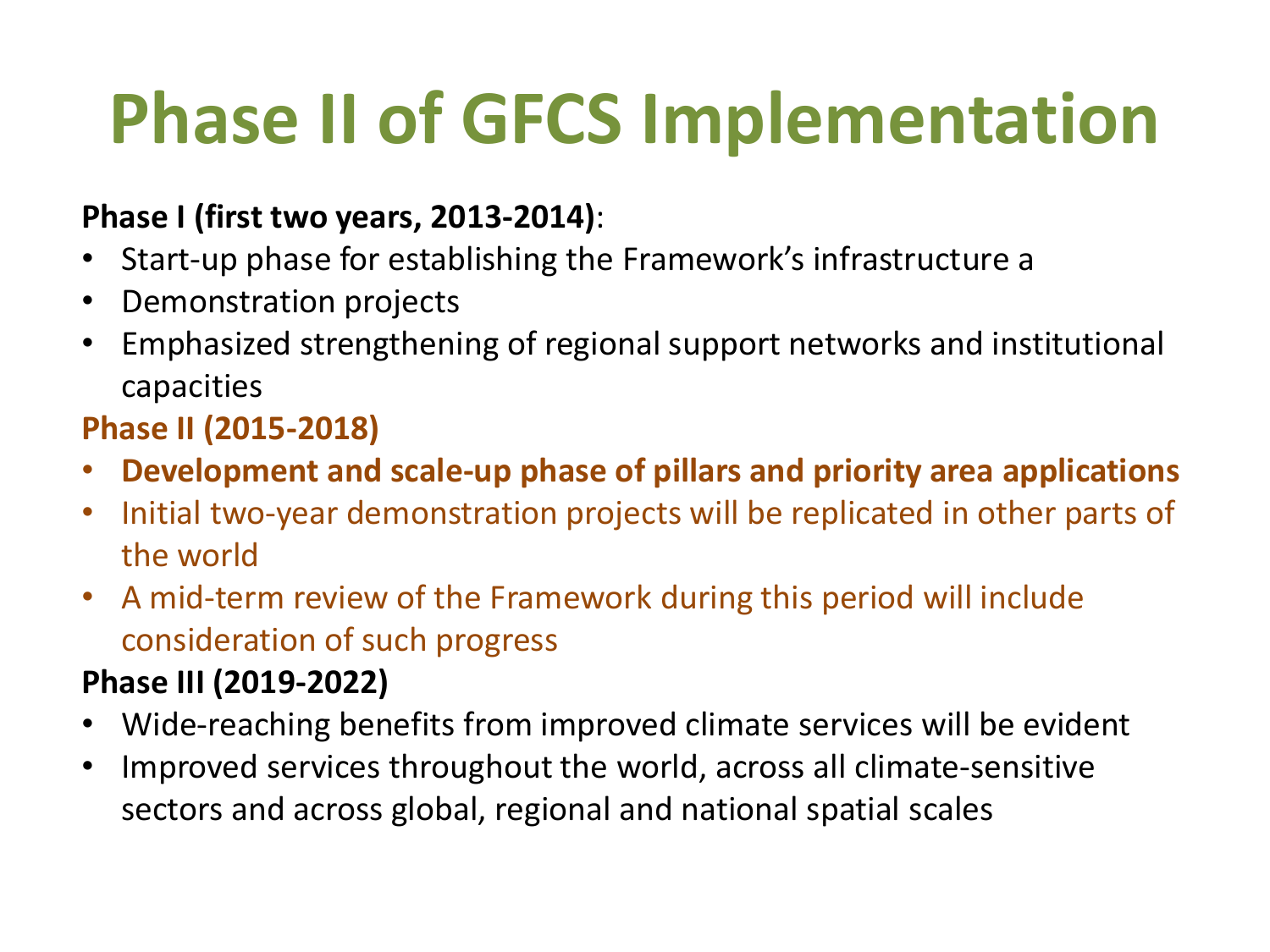## **Task Force Terms of Reference**

- Support the Management Committee in implementing Resolution 7/1 (IBCS-2).
- Ad-hoc Task Force on the GFCS 2015-2018 Operational and Resource Plan (ORP), established by the Intergovernmental Board on Climate Services (IBCS) 2nd Management Committee.
- It will be responsible for **further refining, prioritizing and finalizing the budget and operational plan** for the GFCS for the period 2015-2018.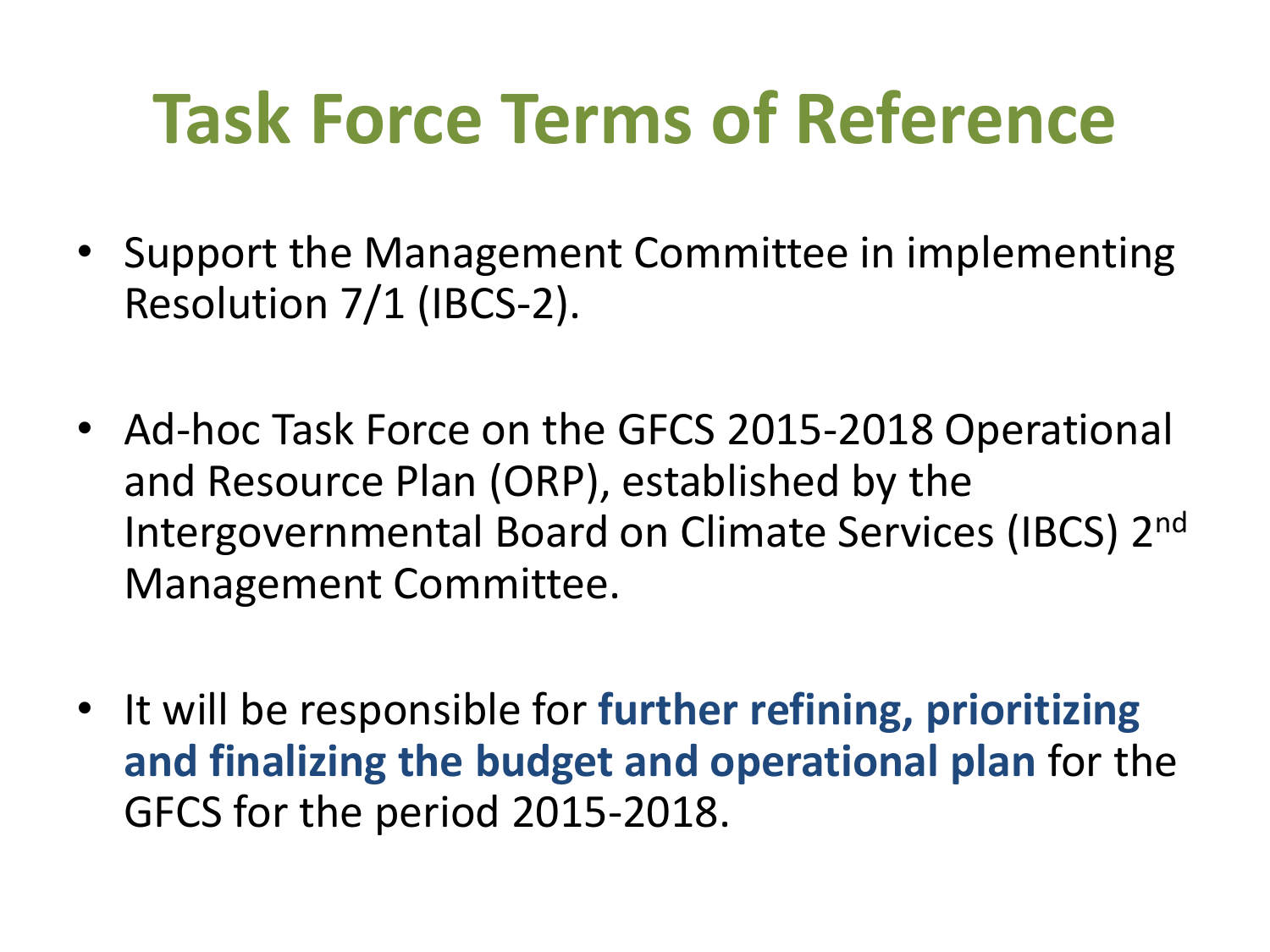## **Process for Developing the ORP**

Diverse Task Force Membership

- **Member Countries**: China, Norway, Russia, Switzerland, UK, U.S.
- **PAC Members**: WHO, UNISDR, UNEP, UNDP, WFP, FAO
- **RCCs**: ACMAD (Region 1), IGAD (Region 1), CIIFEN (Region 3),
- **WMO Technical Bodies**: CCL, CBS, CHy, JCOMM,

The IBCS ORP Task Force met on 27-30 April, 2015. Meeting report is available on the GFCS website.

Relevant WMO constituent bodies and programmes were provided an opportunity to provide comment on first draft in September.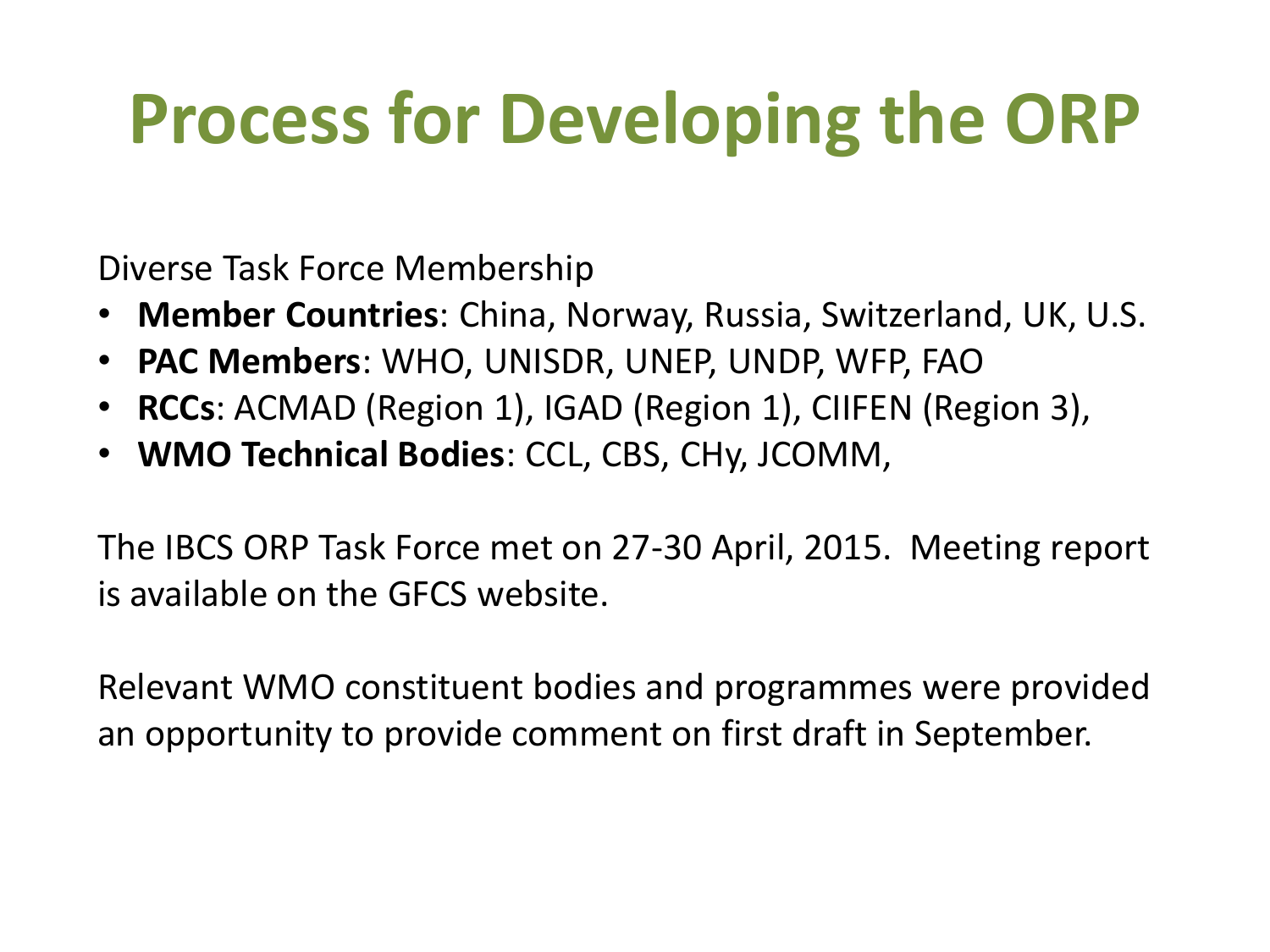#### **Several pathways for Phase II Implementation**



- ORP Activities **supported by the GFCS Trust Fund**
- Separate, but complementary, to the PAC Work Plan.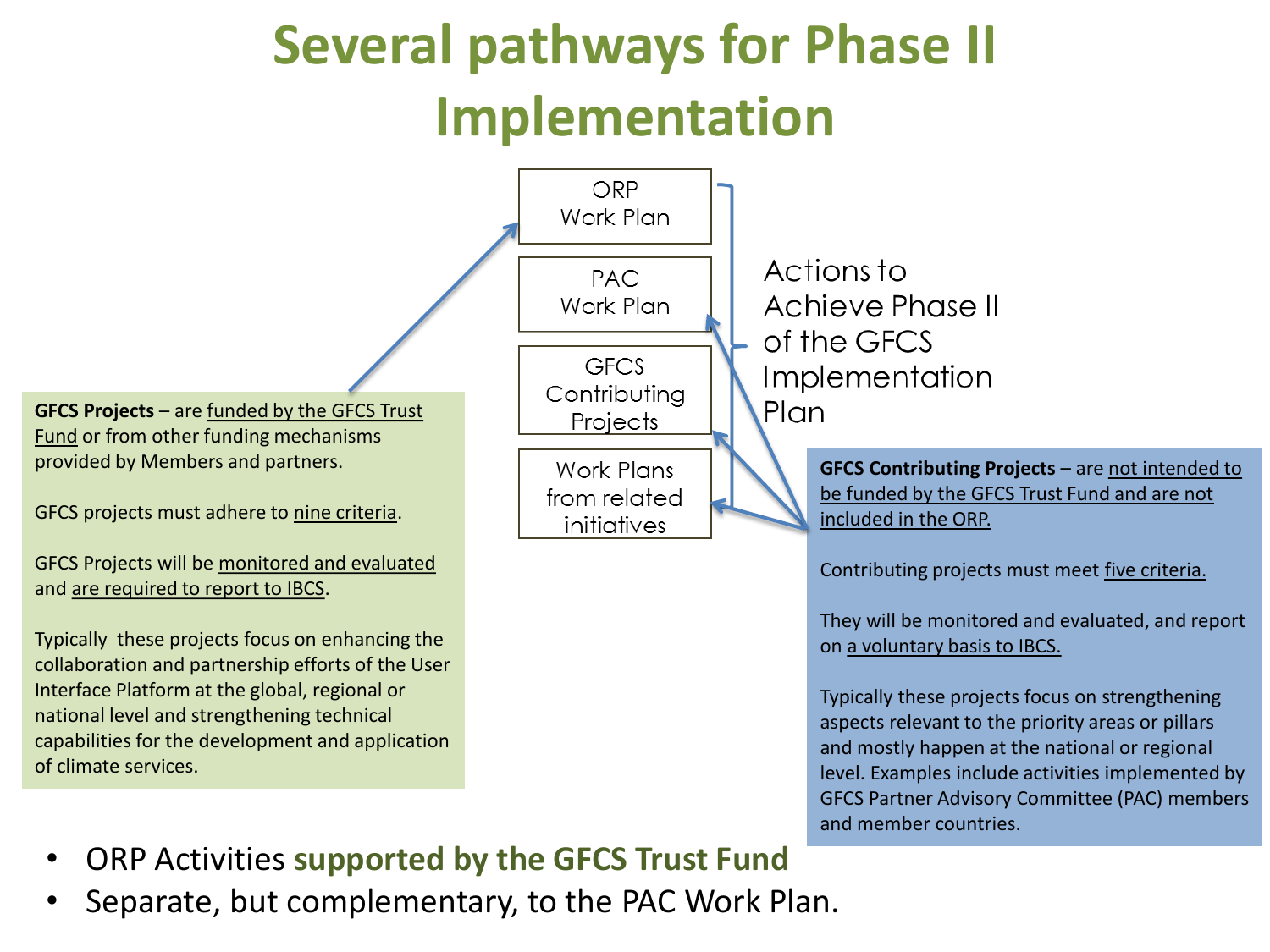### **Key Context Points**

- ORP activities **originated from the GFCS Implementation Plan**, with updates and refinements, and in some cases prioritization, following consultation with key partners.
- Most ORP **activities currently do not have resources**.
- The **budget section was developed by WMO Budget Office and the GFCS Office**. The ORP Task Force has not yet reviewed the budget section.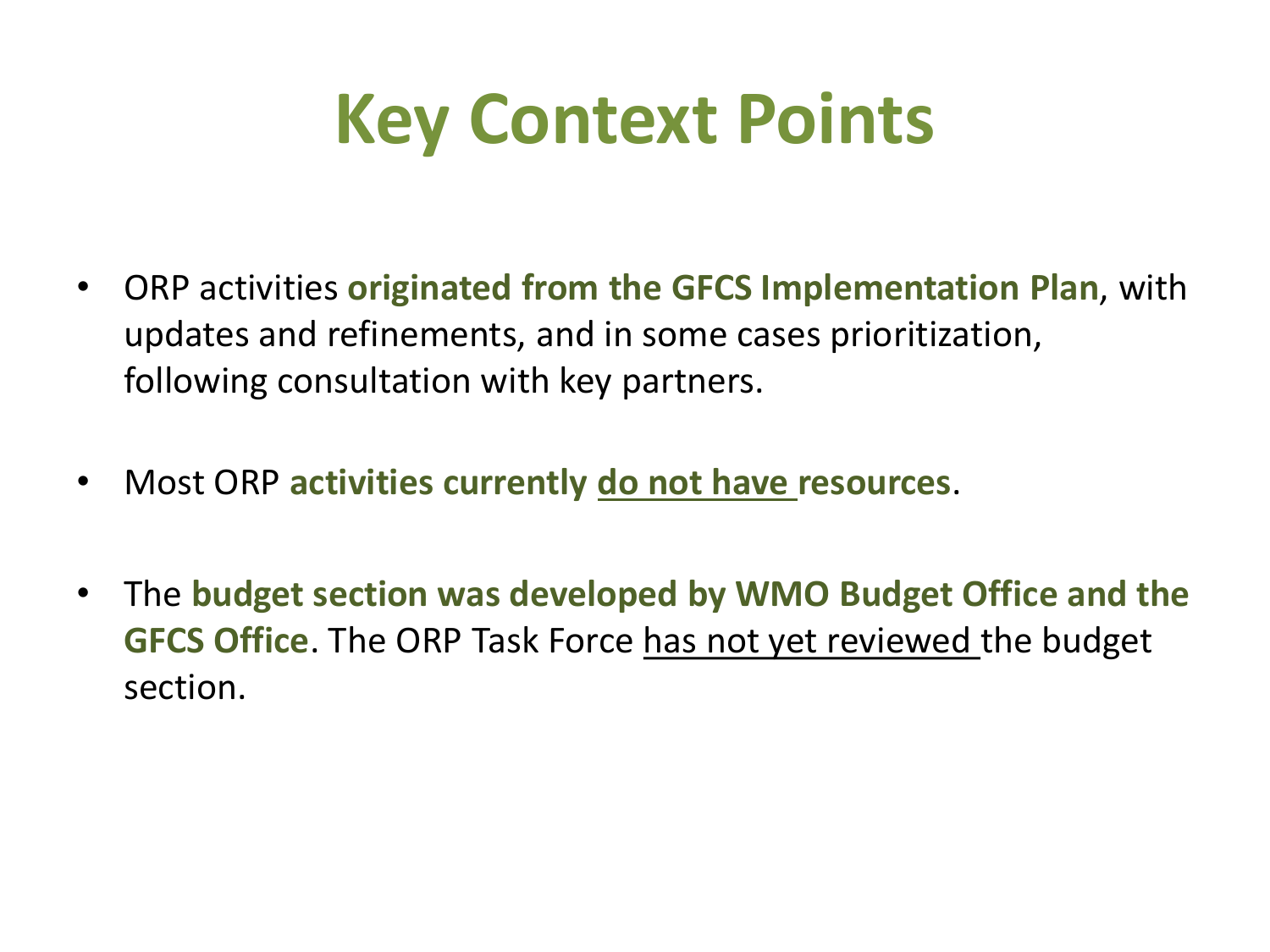## **ORP Scope and Purpose**

- 1. To focus on **key strategic priorities** in order to ensure that we are building on earlier success and making meaningful and sustained progress towards the GFCS vision;
- 2. To **communicate** the strategic priorities for climate service development with governments, donors, academics, the public, and other interested parties;
- 3. To **guide necessary investment strategies** and decisions to fund the prioritized activities needed for the Framework to meet its intended goals;
- 4. To provide a **basis for monitoring and evaluating** progress on key elements of the Framework.

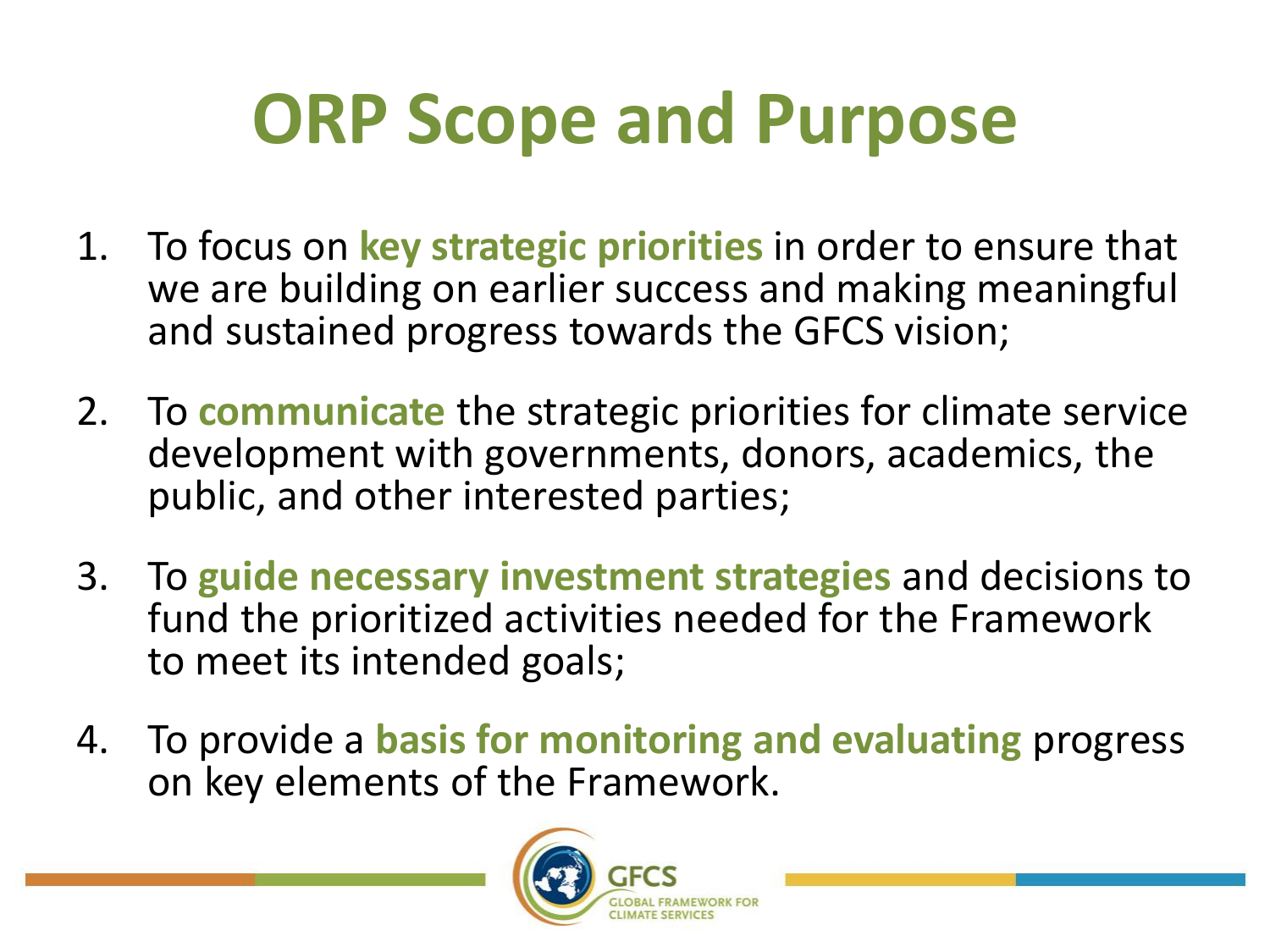### **ORP Document Overview**

Part I. Introduction to and Overview of GFCS Phase II (2015-2018) Implementation

**Part II.** The GFCS Operational Work Plan for 2015-2018

**Part III.** The ORP Budget and Resource Plan for 2015-2018

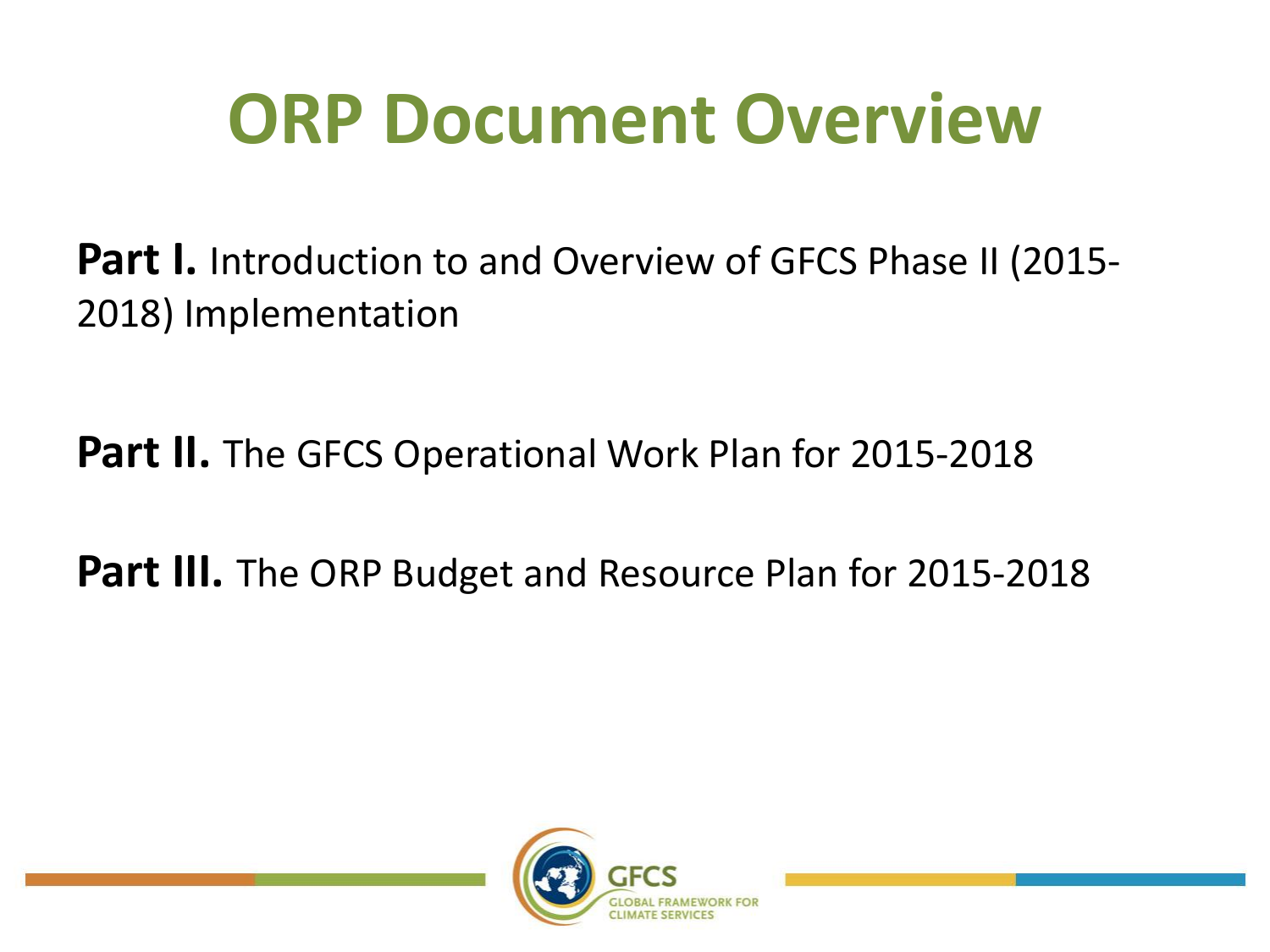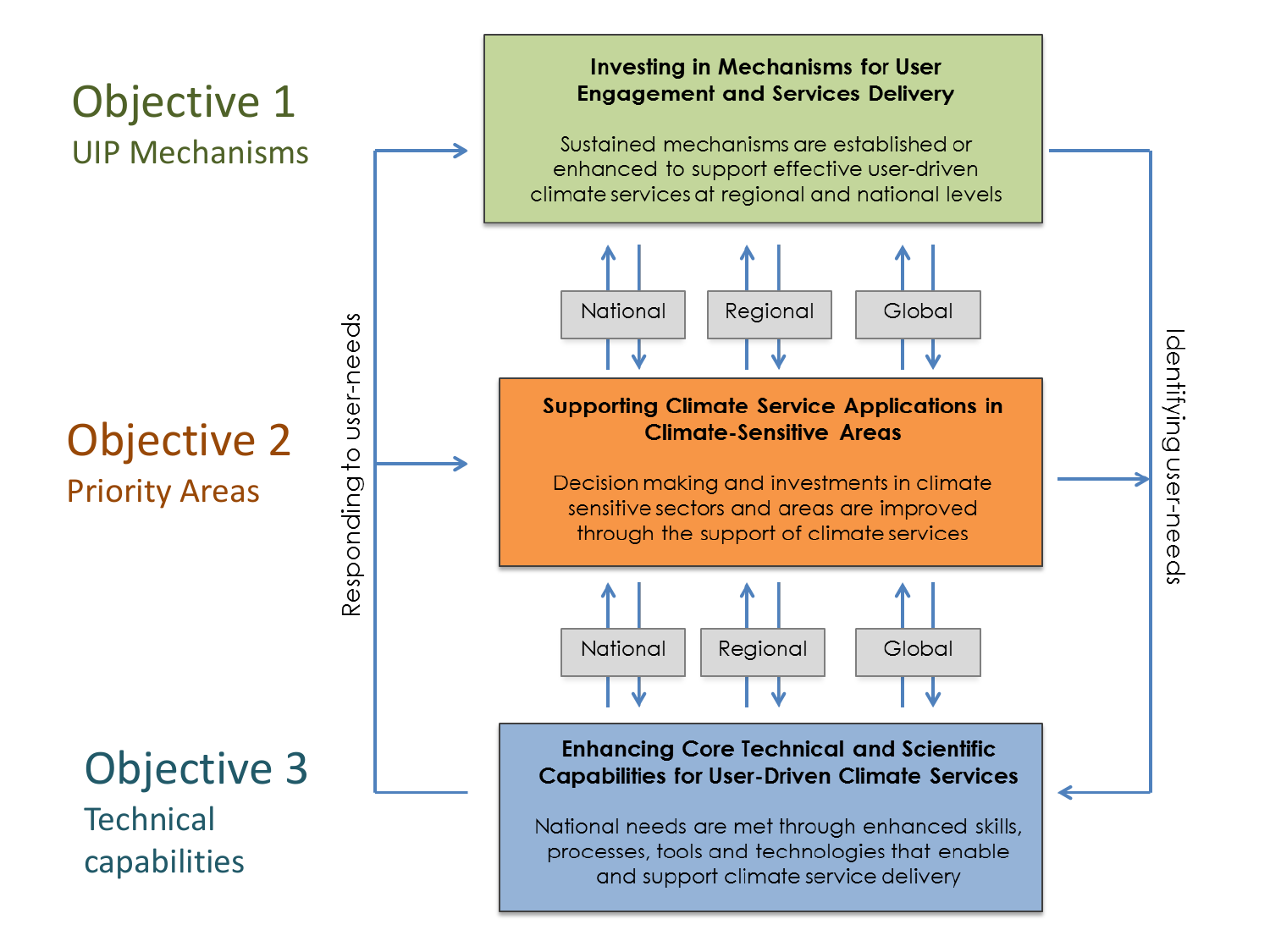### **Objective 1: UIP Mechanisms**

ORP Objective

2015-2018 **Implementation Activities**  Key Implementation **Partners** 

**ORP Expected Results** 

Investing in **Mechanisms** for User Engagement and Service **Delivery** 

National. Establishing national legislative and policy frameworks; supporting flagship projects in developing countries

Regional. Strengthening regional systems for climate service provision; demonstration projects

Global, Coordinate GECS Governance and Implementation; communication and outreach; feedback and knowledge management; monitoring and evaluation

National government entities, GFCS Office, **GFCS** partners

RCCs, Regional Organizations, GFCS partners

GFCS Office, GFCS partners

Sustained mechanisms are established or enhanced to support effective user-driven climate services at regional and national levels

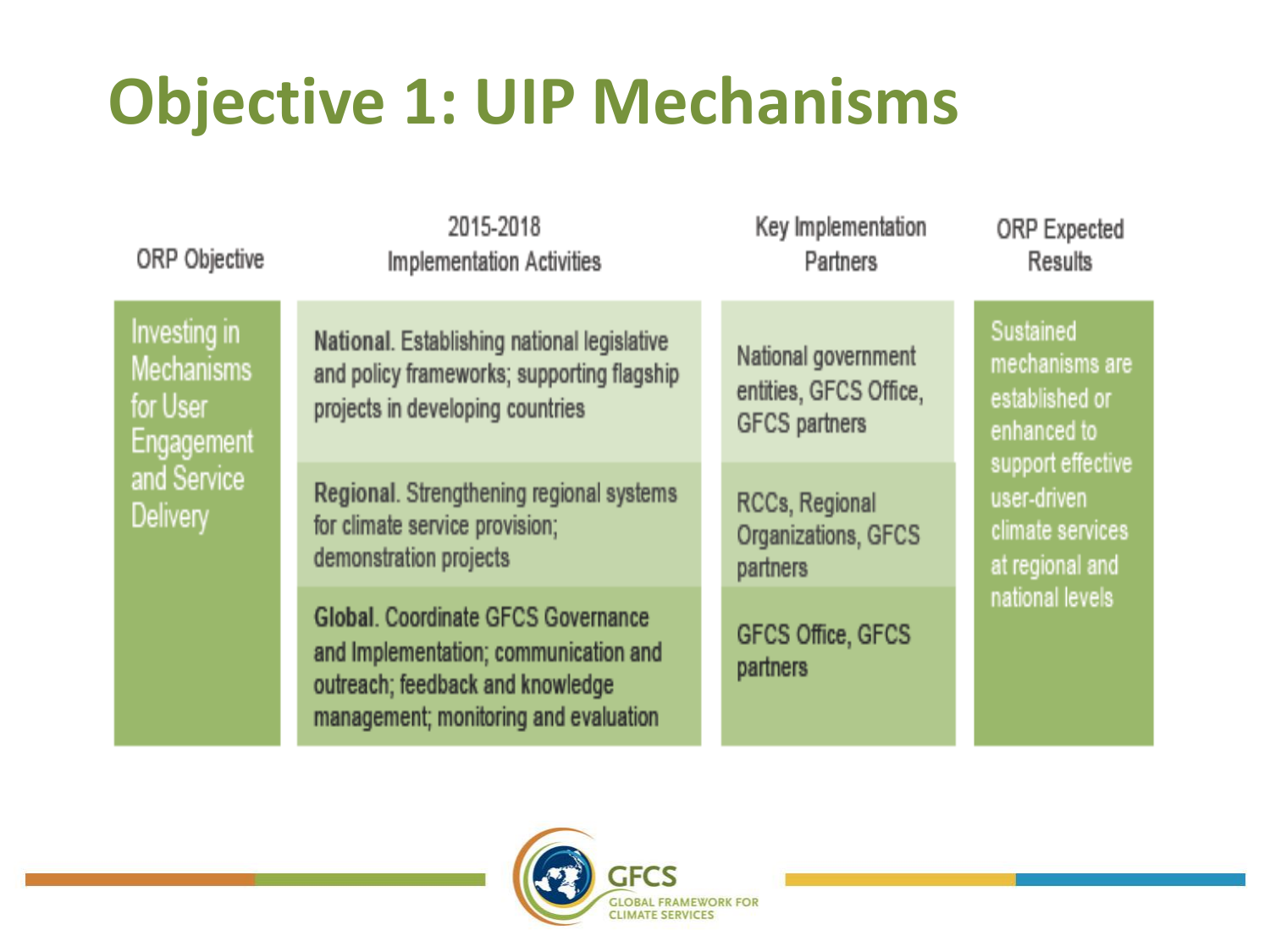### **Objective 2: Priority Areas**

ORP Objective

Supporting **Climate** Service Applications in the GFCS **Priority Areas** 

2015-2018 **Implementation Activities** 

Dialogues between the climate and food

**Disaster Risk Reduction, Develop and** 

implement climate information support for

risk analysis, risk reduction and financial

protection; support implementation at national level of national DRR strategies Energy. Coordination office; building

climate-energy community through

from Hazardous Air Pollution

capacity and partnership development;

provide technical inputs needed by the

Human Health. Technical support unit and

health user-interface; National Climate and

Health Working Groups; Health Protection

development and implementation of

**Agriculture and Food Security.** 

security communities; support

tailored climate services

energy sector

management

Key Implementation **Partners** 

WFP, FAO, NMHSs, national agricultural ministries,

UNISDR, WFP. national disaster ministries, NMHSs

IRENA, UN-Energy, WEC. IEA, WBCSD. WEMC, SE4ALL, national energy ministries

WHO, WMO, national public health ministries

GWP, UN-Water, IDMP, APFM WMO, NMH<sub>Ss</sub>

**ORP** Expected Results

Decision making and investments in climate sensitive sectors are improved through the support of climate services



*<u>LOBAL FRAMEWORK FOR</u>* LIMATE SERVICES

**CECS**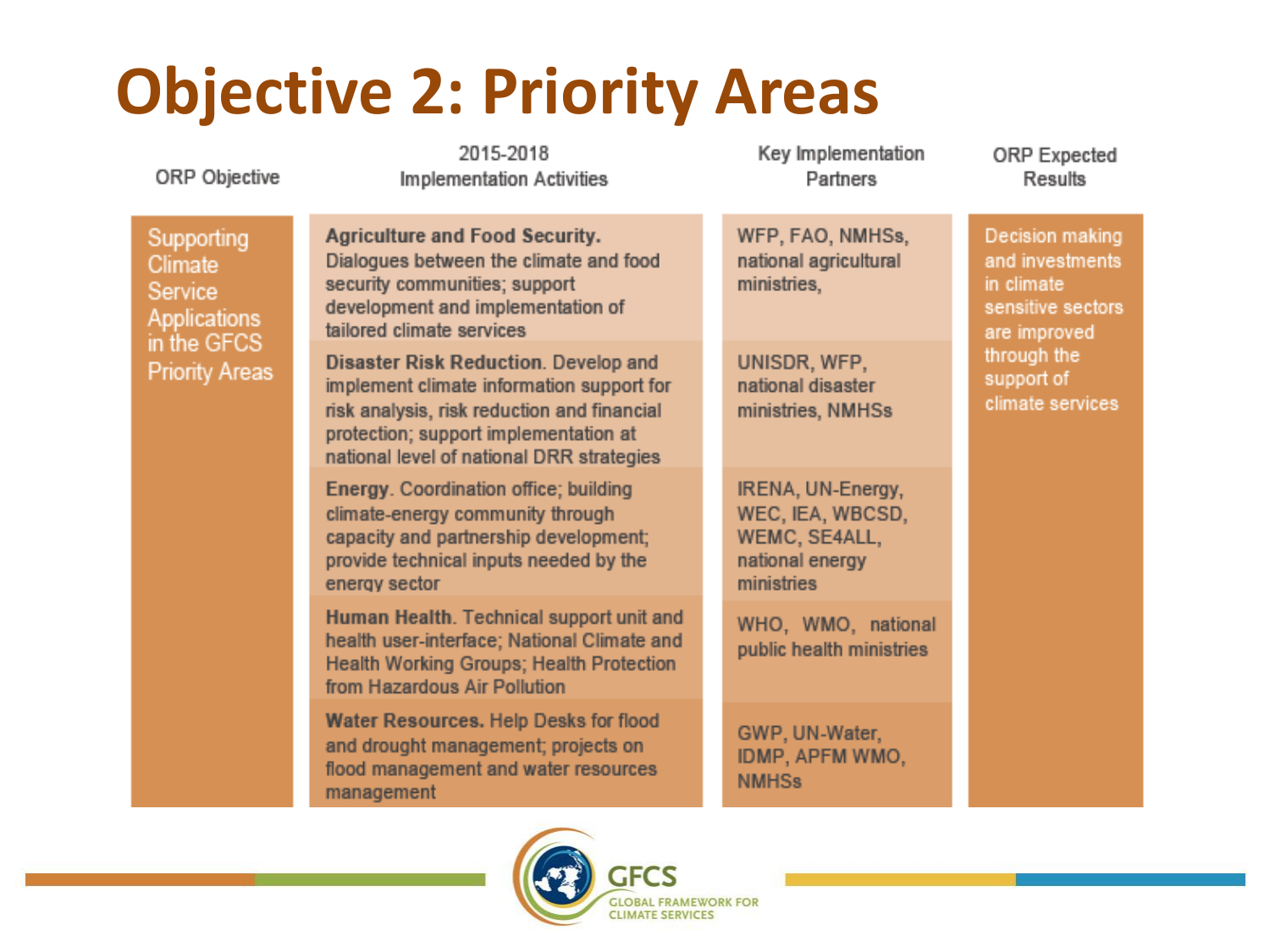### **Objective 3: Technical Capabilities**

**ORP** Objective

2015-2018 **Implementation Activities** 

**Climate Services Information Systems.** 

**Climate Outlook Forums: Climate Services** 

Toolkits; links to Global Production Centres

and the WMO Information System; Climate

**Observations and Monitoring. Baseline** 

Research, Predictions, and Modeling, Research-based climate observations and

data set development; Predictions across

all time scales, coordination of research

Capacity Building. Identify Capacity

needs; support development of national

climate service practitioners and users;

technical expertise exchanges

CSIS and regional climate centers; training

networks; data recovery; precipitation

measurements and networks; climate

**Watch Systems** 

system monitoring

activities.

Key Implementation **Partners** 

**WMO Commissions** (CCL. CBS. CHv. CAaM), RCCs, GFCS partner

**WMO Commissions.** JCOMM, GCOS, GOOS

JCOMM, WCRP. **UNESCO Institutes.** PROVIA, CSP, IRI, **RCCs** 

**WMO Commissions** (CCL, CBS, CHy, CAgM), GFCS partners, WMO-ETR, **UN** organizations

**ORP** Expected **Results** 

**National needs** are met through enhanced skills. processes, tools and technologies that enable and support climate service delivery

Enhancing Core Technical and Scientific Capabilities for User-**Driven** Climate **Services** 

**LIMATE SERVICES**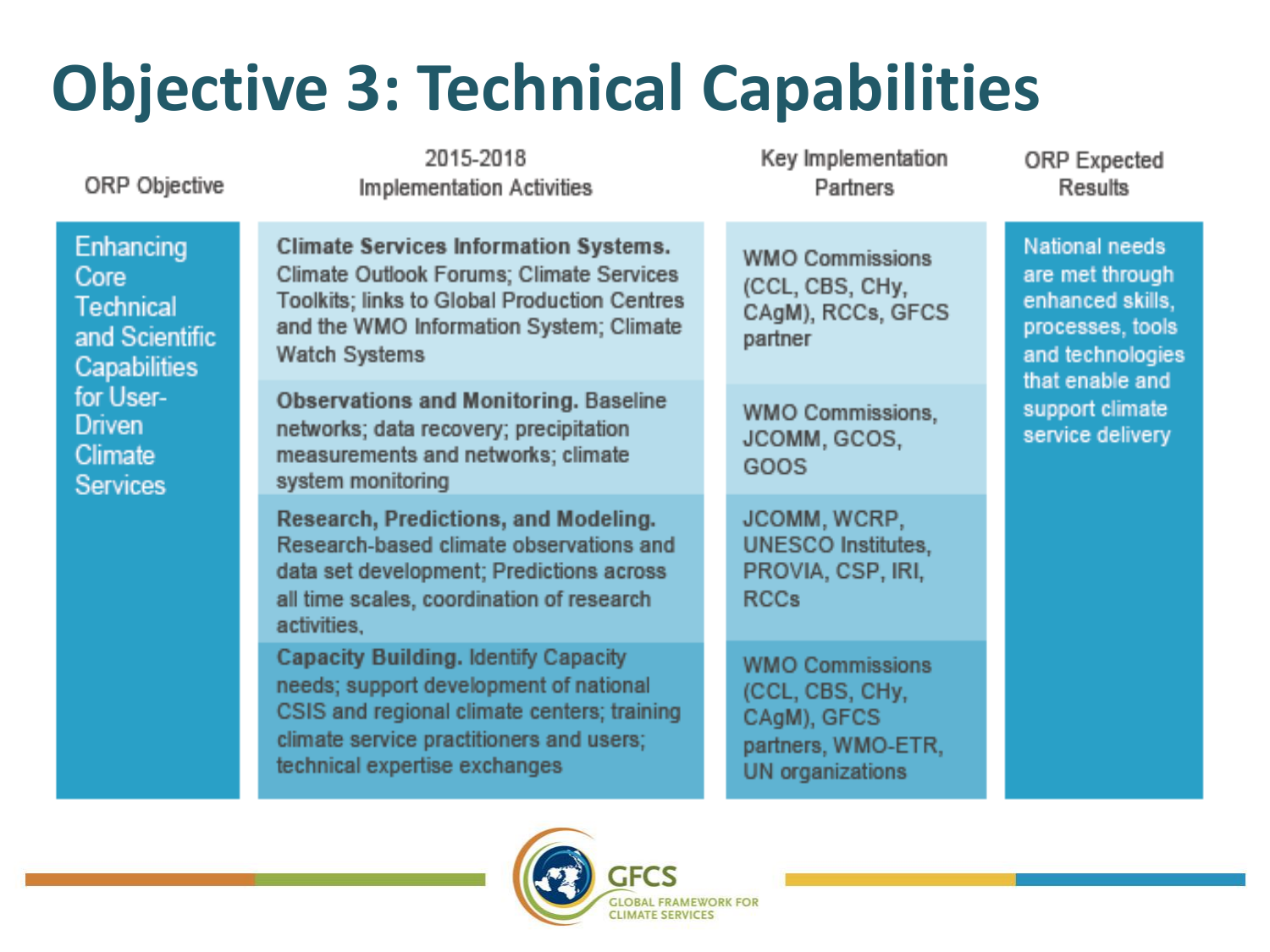# **ORP Proposed Budget for 2016**

| <b>Budget Part</b>            | Source of<br><b>Funding</b> | Proposed<br>Revised<br>2015 Budget | Proposed<br>2016 Budget | Variance:<br>Increase $/$<br>(Decrease) |
|-------------------------------|-----------------------------|------------------------------------|-------------------------|-----------------------------------------|
|                               |                             |                                    |                         |                                         |
| Budget Part 1: Governance     |                             | 100.0                              | 100.0                   |                                         |
| Budget Part 2: GFCS Office    |                             | 1,000.0                            | 2,500.0                 | 1,500.0                                 |
| Budget Part 3: Projects       |                             |                                    |                         |                                         |
| UIP                           |                             | 4,450.0                            | 6,750.0                 | 2,300.0                                 |
| <b>CSIS</b>                   |                             | 1,000.0                            | 1,250.0                 | <del>250.0</del>                        |
| <b>O&amp;M</b>                |                             | 200.0                              | 1,000.0                 | 800.0                                   |
| <b>RMR</b>                    |                             | 300.0                              | 1,000.0                 | 700.0                                   |
| <b>CD</b>                     |                             | 300.0                              | 1,000.0                 | 700.0                                   |
| Sub-total, Part 3: Projects   |                             | 6,250.0                            | 11,000.0                | 4,750.0                                 |
| Total - Budget Parts 1, 2 & 3 |                             | 7,350.0                            | 13,600.0                | 6,250.0                                 |

#### Budget for 2016 on agenda item 7.1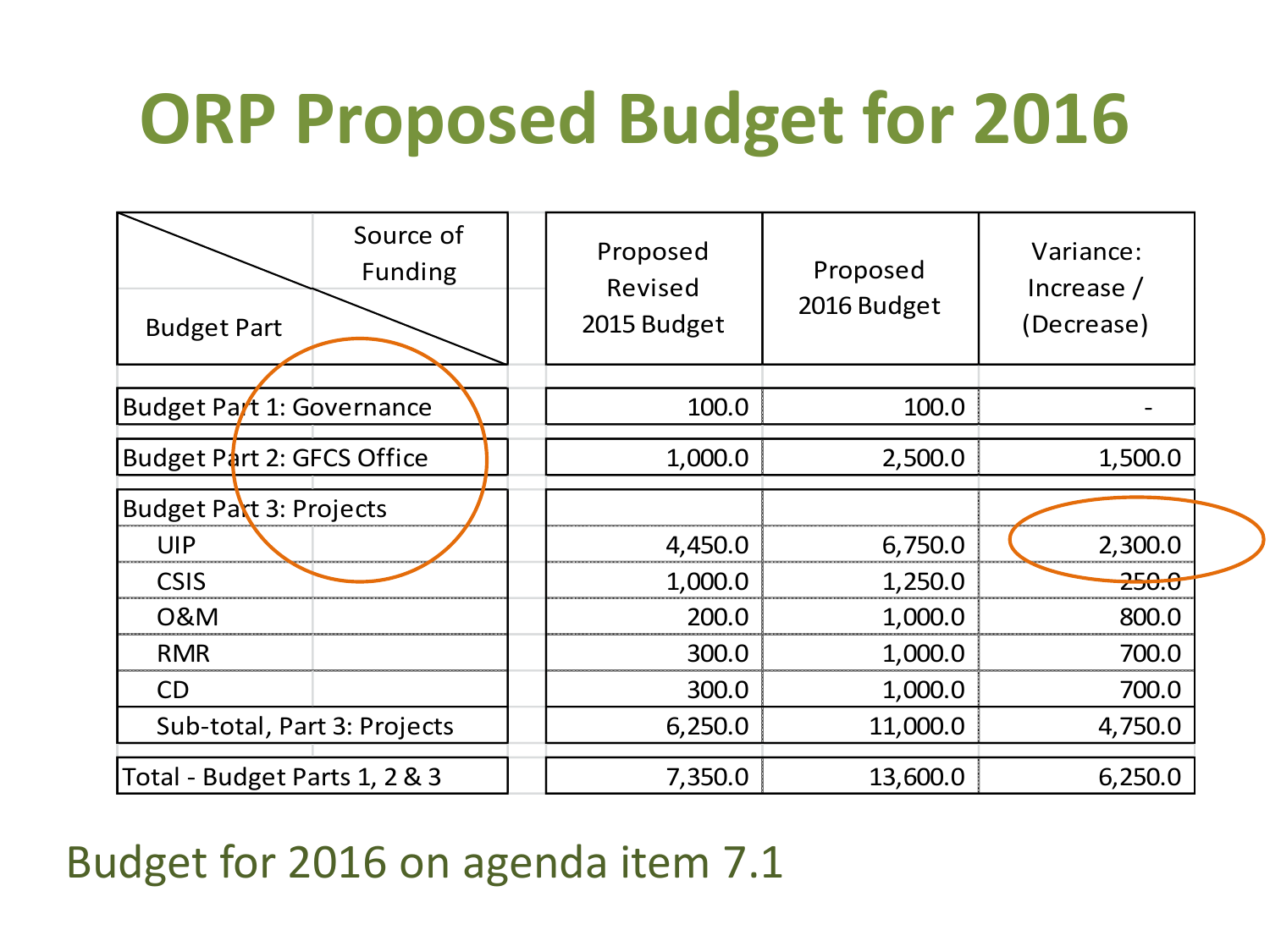### **ORP Resource Plan 2015 – 2018**



#### Includes both:

- Expected WMO regular budget resources
- Expected extra-budgetary resources
- Approx 62.5 million for four years, need to mobilize 55 million by 2018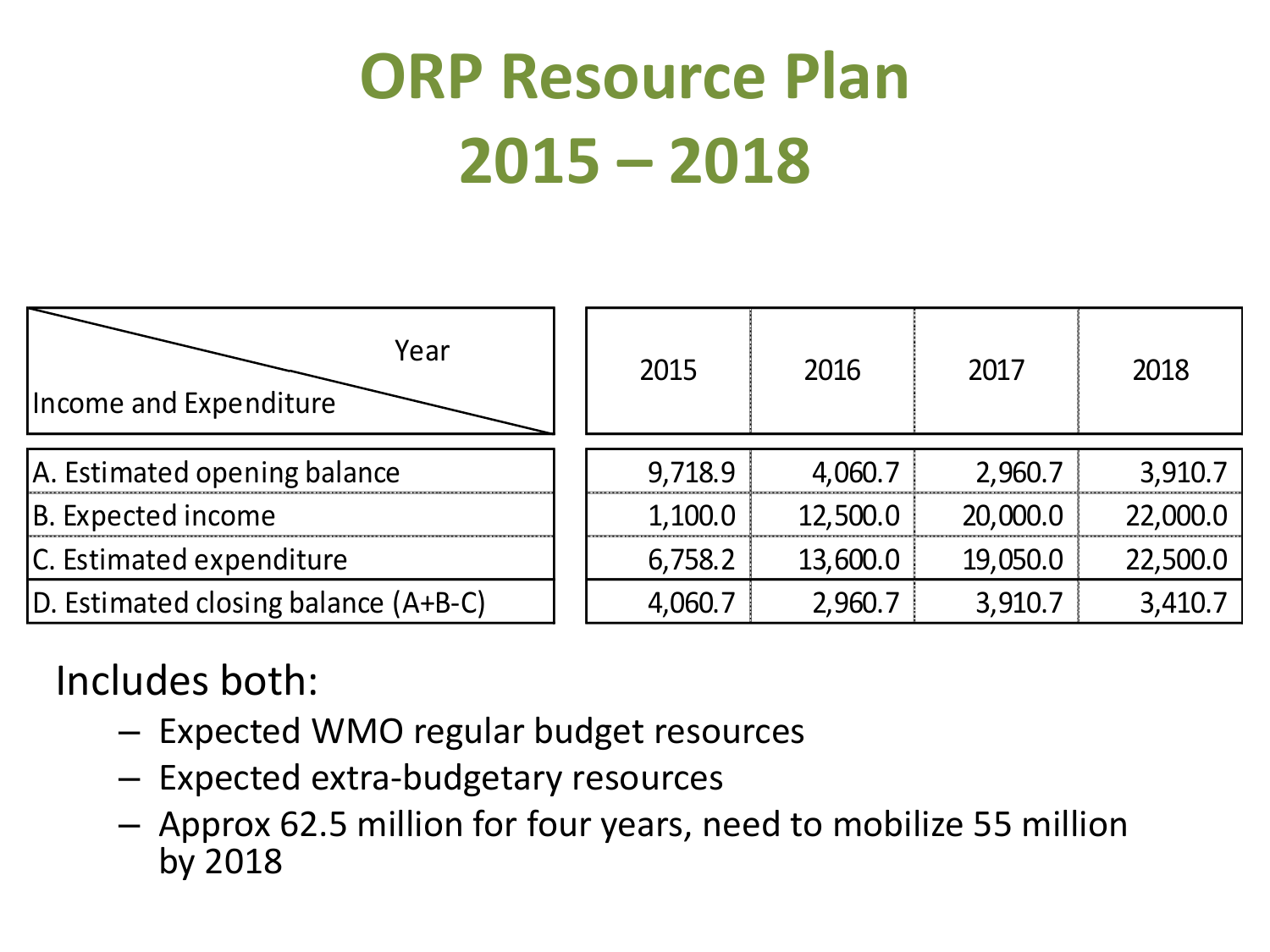#### **Feedback requested from Task Force Document 6.1(2)**

- Budget
	- What is the process for including the WMO Regular Budget contributions?
- Ad hoc Task Force
	- Is there a continuing role for this group?
- Updating the ORP
	- Is an update needed before 2018?
- Targeted staffing needs for ORP (M&E, Comms, etc.) – A call for expert secondments? Other suggestions?
- Gender and Urban
	- How do we mainstream into the ORP?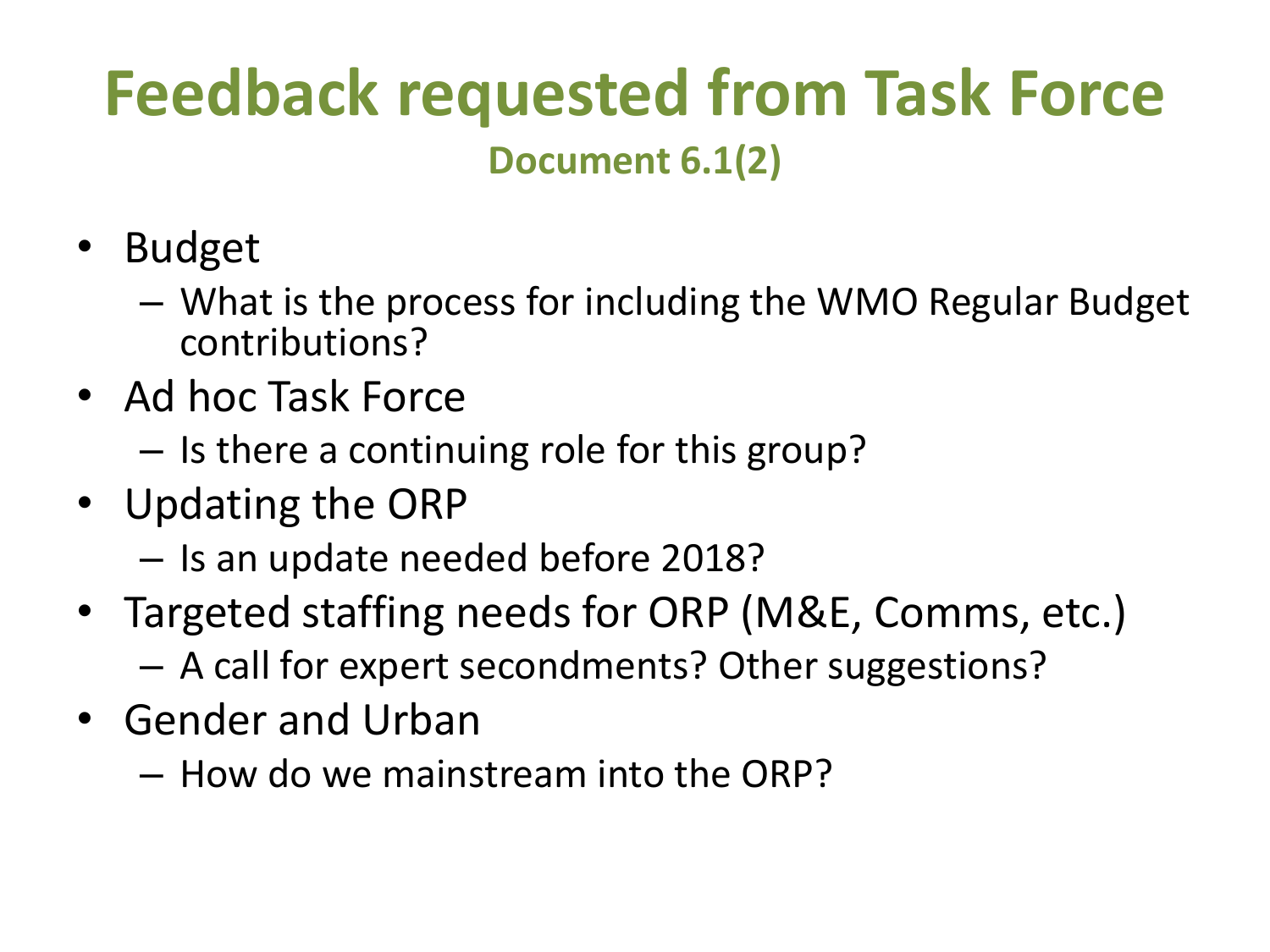#### **Feedback from the PAC on the ORP**

PAC supported the Operational and Resources Plan (ORP) for the GFCS for the period 2015-2018, and noted:

- General comments
	- The resource requirements for the ORP are critical for the foundational activities but also for **leveraging resources** from other initiatives
	- The ORP needs to be more closely linked to and contextualized under the **2030 Sustainable Development Goal agenda**.
- ORP Objectives
	- Need for process to guide **prioritization of funding** distribution across the objectives
	- Recommended that **a results based framework be developed** for the ORP that aligns with the M&E.
- Budget and funding process
	- The final draft of the ORP should be **validated by the ORP Task Force**
	- Need for **clear processes, mechanisms to access, and management/administrative support** of the GFCS Trust Fund
- Communication and Outreach of ORP
	- Need for **clear and streamlined communication** of GFCS Activities and Priorities of a finalized document, in particular for national and regional implementing partners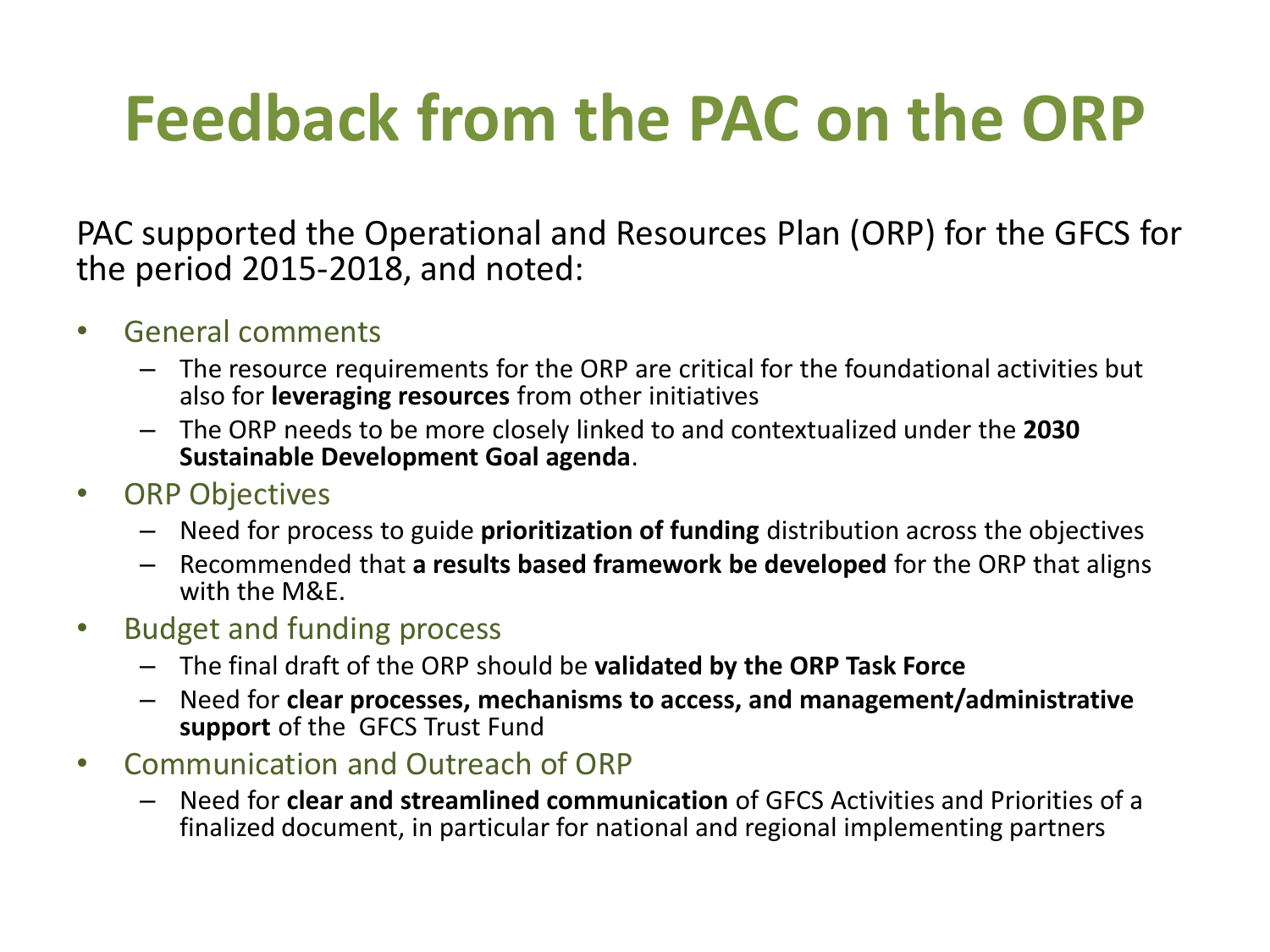### **Reflections from the TT Chairs**

- Connectivity of Objectives
	- Ensuring that **core capacitities (Obj 3) and mechanisms (Obj 1) are responding to user needs (Obj 2)** was a frequent comment and potential gap
- Identification and Prioritization of Activities
	- **Lack of clear focal points and ownership** for some parts of the ORP
	- Avoiding impression of duplication in the context of Obj 3
	- If further prioritization of existing activities is needed, how to proceed?
- Potential duplication in reporting, resource mobilization, M&E
	- Multiple efforts: PAC work plan, WMO results based framework, etc.
	- How do **we co-design and manage activities** that are found in more than one work plan? (Obj 3, GFCS)
- Improved messaging on unique role of GFCS
	- **Managing expectations** when engaging with partners, countries and other entitites.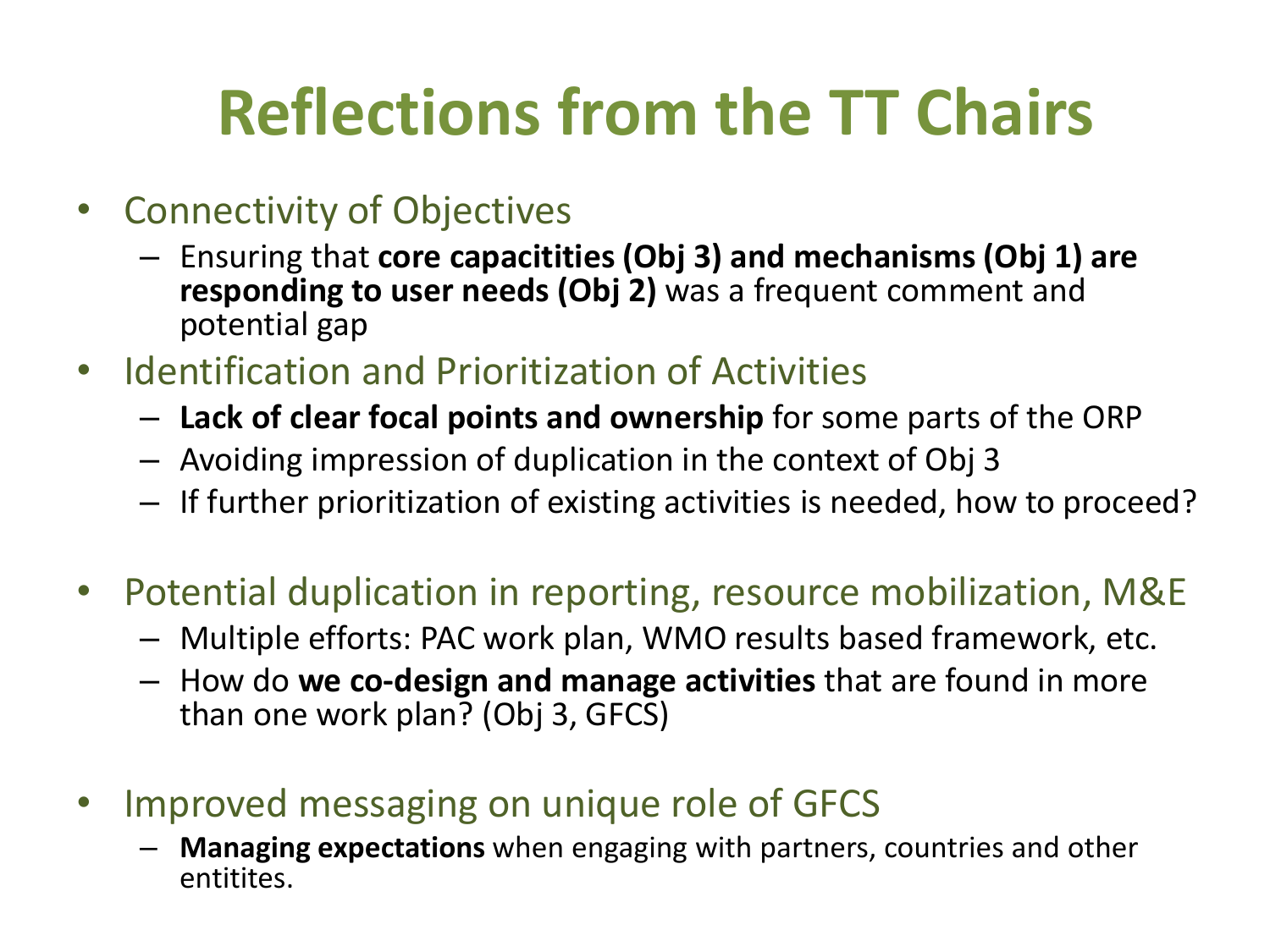

#### Thank you for your attention

www.wmo.int/gfcs